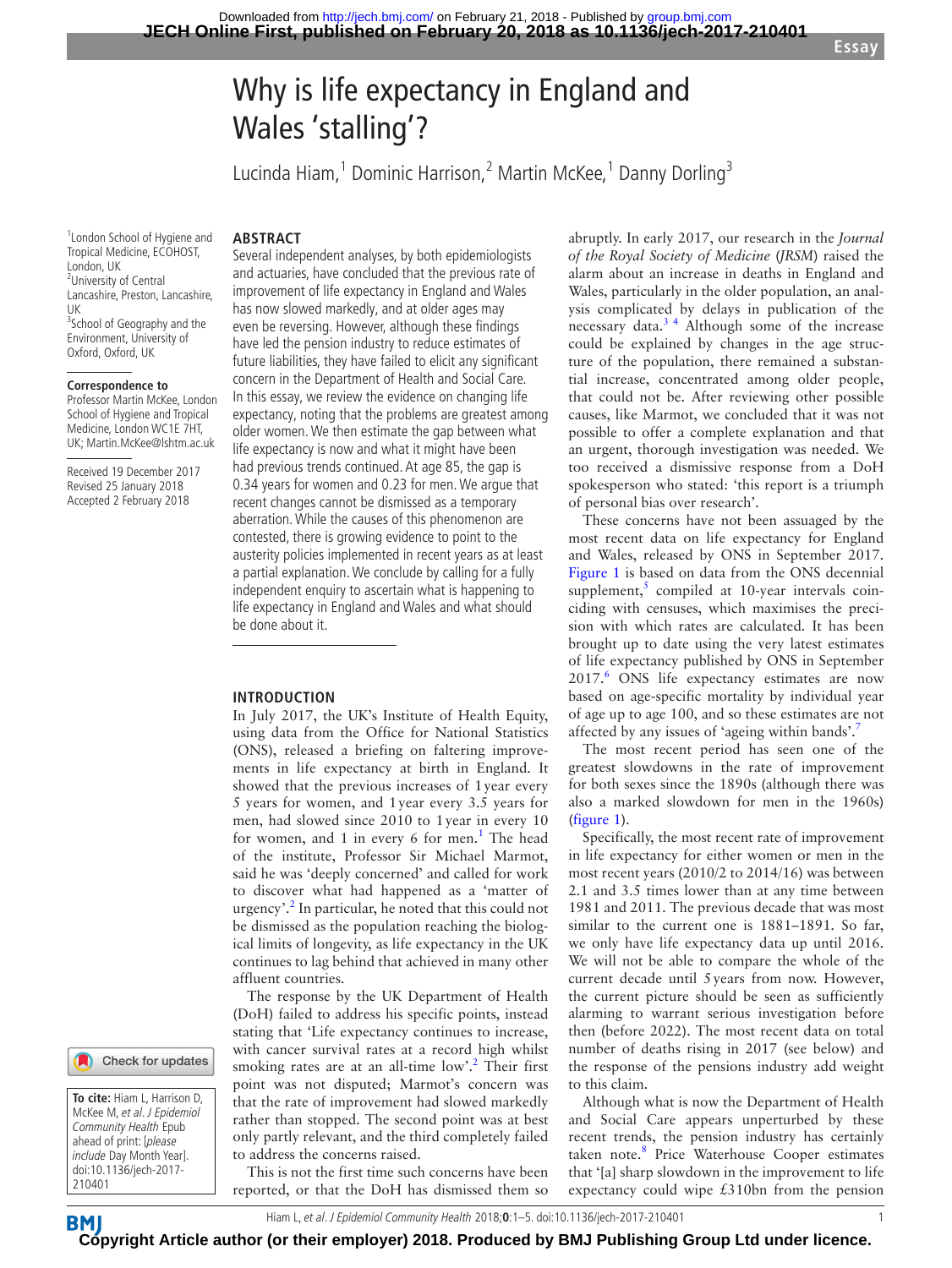



<span id="page-1-0"></span>**Figure 1** Life expectancy at birth in England and Wales, 1840–2016. Source: ONS.

deficits of thousands of UK companies with final salary schemes', equivalent to a 15% reduction.<sup>[9](#page-4-2)</sup> There is some dispute over the final figure, but there appears to be no dispute in the pension industry that future life expectancies are likely to be lower than expected.[10](#page-4-3) This is especially important, given that those covered by this industry tend to be healthier than average.<sup>[11](#page-4-4)</sup> If we no longer expect people in the UK to live as long as we thought they would a few years ago, we need to know why.

We now consider the trends in life expectancy in the older population, compared with what could have been expected if previous trends continued, presenting evidence to refute claims by some that the trends seen are merely a 'blip'. We argue that this demands an urgent independent investigation, with adequate resources and the power to obtain the necessary data for the detailed analyses we believe are required and to summon ministers and officials to give evidence.

#### **Life expectancy for elderly people**

Before 2012, life expectancy for elderly people was rising at an almost constant rate each year with some acceleration in the period immediately prior to 2011. This can be seen clearly in [table](#page-1-1) 1, showing the change between consecutive 3-year averages (to smooth annual fluctuations). A very similar trend is seen for men and women and for life expectancy as measured from either age 65, age 75 or age 85. In every case, what had been

consistent improvements declined markedly after '2008–2010' and '2009–2011'. Given the consistency of the earlier trends, this reflected a marked increase in death rates in 2012. Worryingly, in the most recent period, in the oldest groups. there were actual declines. The worsening of life expectancy for women over 85 years was first raised as an issue of immediate concern over 3 years ago,<sup>[12](#page-4-5)</sup> yet it received little attention then and little since, despite becoming much worse year on year.

[Table](#page-1-1) 1 shows that there is no sign at all of the deceleration slowing down. What started in 2012 worsened dramatically in 2015, when deaths rose by 5.6%—the largest annual percentage increase since the 1960s.<sup>[13](#page-4-6)</sup> While there has been a slight recovery in the most recent data, the improvements are still less than half the size of those observed up until 2010/11. To explore this further, we now compare observed life expectancy with predicted trends calculated using regression techniques or 'expected' life expectancy.

### **Trends in life expectancy for the over 65s**

The over 65s have borne the brunt of the deceleration in life expectancy gains. We have shown this in the crude differences in life expectancies and now examine the gap between expected life expectancy, if trends up to 2009–2011 had continued, and observed life expectancy, using data reported by the ONS, for people of ages 65, 75 and 85 years ([figure](#page-2-0) 2).<sup>14</sup> Note the axes in [figure](#page-2-0) 2 do not start at zero.

The gap between the expected and the observed values varies from 0.49 years in women at age 65 years to 0.20 years in men at age 85 years.

However, it is not the slowing that is the most concerning. Although that should be considered an amber warning light, demanding investigation at least, any reversal in life expectancy should be considered a red danger sign. This can now be seen clearly for three groups following the change between 2012– 2014 and 2013–2015. For female life expectancy at 75 years, there was a fall from 13.11 to 13.09 years; for women at age 85 years, a fall from 6.85 to 6.80 years and for male life expectancy at 85 years, a fall from 5.85 to 5.84 years. Life expectancy was not 'continuing to increase' for everyone at the time the DoH's made its assertions.

# **A temporary change?**

Politicians' attempts to reassure the public that these changes are only temporary may be overly optimistic. [Table](#page-2-1) 2 presents the same data but only reports changes between non-overlapping

<span id="page-1-1"></span>

|           |           | Age 65 |        | Age 75 |         | Age 85  |         |
|-----------|-----------|--------|--------|--------|---------|---------|---------|
| From      | To        | Male   | Female | Male   | Female  | Male    | Female  |
| 2004-2006 | 2005-2007 | 0.23   | 0.16   | 0.16   | 0.12    | 0.05    | 0.06    |
| 2005-2007 | 2006-2008 | 0.20   | 0.14   | 0.14   | 0.11    | 0.05    | 0.04    |
| 2006-2008 | 2007-2009 | 0.22   | 0.20   | 0.16   | 0.15    | 0.06    | 0.07    |
| 2007-2009 | 2008-2010 | 0.22   | 0.19   | 0.18   | 0.16    | 0.07    | 0.08    |
| 2008-2010 | 2009-2011 | 0.28   | 0.28   | 0.22   | 0.23    | 0.12    | 0.15    |
| 2009-2011 | 2010-2012 | 0.15   | 0.08   | 0.11   | 0.05    | 0.01    | $-0.01$ |
| 2010-2012 | 2011-2013 | 0.12   | 0.06   | 0.06   | 0.04    | 0.01    | $-0.01$ |
| 2011-2013 | 2012-2014 | 0.11   | 0.07   | 0.07   | 0.05    | 0.02    | 0.01    |
| 2012-2014 | 2013-2015 | 0.04   | 0.00   | 0.01   | $-0.02$ | $-0.01$ | $-0.04$ |
| 2013-2015 | 2014-2016 | 0.08   | 0.06   | 0.07   | 0.06    | 0.05    | 0.04    |

Source: ONS, National Life Tables, England & Wales, 2004–2006 to 2014–2016.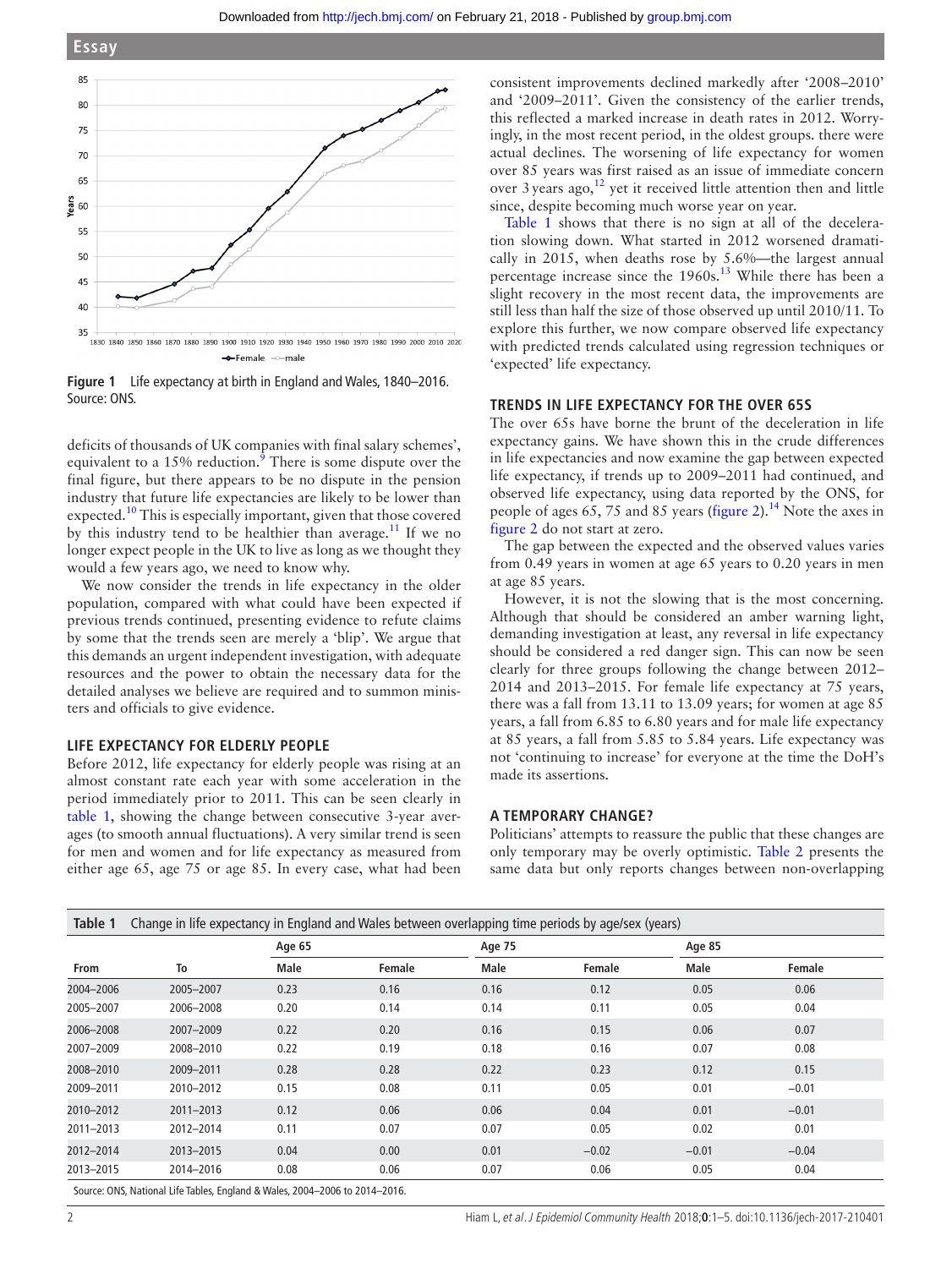

<span id="page-2-0"></span>**Figure 2** Life expectancy at different ages, England and Wales.

3-year periods. The changes in the first two periods are very similar. In every case, there were rapid improvements in life expectancy for elderly people, which either stayed the same or improved slightly until 2012. Then, in the most recent 3-year period, the improvement for men from age 65 has more than halved (0.65 to 0.27). That for women aged 65 has reduced to just a quarter of what it had been (0.55 to 0.13). The most recent

<span id="page-2-1"></span>

| <b>Table 2</b> Change in life expectancy in England and Wales in 3-year<br>time periods by age/sex (years) |        |           |           |           |           |
|------------------------------------------------------------------------------------------------------------|--------|-----------|-----------|-----------|-----------|
|                                                                                                            | From   | 2004-2006 | 2007-2009 | 2010-2012 | 2011-2013 |
|                                                                                                            | To     | 2007-2009 | 2010-2012 | 2013-2015 | 2014-2016 |
| Age 65                                                                                                     | Male   | 0.65      | 0.65      | 0.27      | 0.23      |
|                                                                                                            | Female | 0.50      | 0.55      | 0.13      | 0.13      |
| Age 75                                                                                                     | Male   | 0.46      | 0.51      | 0.14      | 0.15      |
|                                                                                                            | Female | 0.38      | 0.44      | 0.07      | 0.09      |
| Age 85                                                                                                     | Male   | 0.16      | 0.20      | 0.02      | 0.06      |
|                                                                                                            | Female | 0.17      | 0.22      | $-0.04$   | 0.01      |
| Source: ONS, National Life Tables, England & Wales, 2004-2006 to 2014-2016.                                |        |           |           |           |           |

Hiam L, et al. J Epidemiol Community Health 2018;**0**:1–5. doi:10.1136/jech-2017-210401 3

changes are worst for the very elderly (who are presumably the most frail or otherwise disadvantaged and potentially most susceptible to what is causing this recent trend). For men, aged from 85, the most recent improvement (0.02 years in 3years) is a tenth of the previous rate of improvement. For women aged from 85, what had been a greater rate of improvement than among men of the same age (0.17 and 0.22 years) suddenly became a fall in life expectancy after 2011.

The final column in [table](#page-2-1) 2 shows the very latest data made available in September 2017. It compares 2011–2013 with 2014–2016 and shows that there has been no end to the slowdown in improvements. The latest provisional weekly deaths for England and Wales from January to October 2017 show a crude increase of 15605 deaths compared with the average of the corresponding weeks over the past 5 years.<sup>[15](#page-4-8)</sup>

There is, therefore, no sign yet that the pattern that emerged in 2012, and which worsened in 2015, is temporary. Evidence from a longer period in the USA shows that there are no grounds for confidence that such deceleration in improvements, or even declines, will be as short-lived as some policy makers in the UK seem to assume.

The fact that the changes have systematically harmed women more than men, and the very elderly more than the younger elderly, suggests that it is those who have less access to resources of all kinds that have been hardest hit. Elderly women are far more likely to live alone and to be poor as compared with elderly men. People aged over 85 tend to be more frail, and, crucially, more likely to be dependent on a well-functioning health and social care system. As a Professor of Biogerontology has recently suggested '…it can be argued that the oldest people are highly vulnerable and that excess deaths among them – from underfunded services – are a major cause of the stalled life expectancy increases'.[16](#page-4-9)

# **The search for causes**

Any very large change in mortality trends must be taken extremely seriously. Life expectancy is the most important social statistic that any country produces about itself and it is often an early sign of wider societal problems, as in the former USSR in the  $1980s<sup>17</sup>$  $1980s<sup>17</sup>$  $1980s<sup>17</sup>$  or in the USA more recently. American life expectancy at birth stalled between 2010 and 2014 and, in 2015, actually declined, with rising rates from causes that have been described as 'deaths of despair'[18](#page-4-11) concentrated among the poor in states that had experienced the greatest economic and social decline.<sup>19</sup> This has political consequences; those counties in which life expectancy stagnated or declined experienced the largest increases in Republican votes in the [20](#page-4-13)16 Presidential election.<sup>20</sup>

Some other European countries have seen slowing of improvements in life expectancy but, crucially, not all, and not to the extent seen in England and Wales. Whether comparison of the economic choices made by those countries whose life expectancy has continued to improve, such as Norway and Finland, to those who have seen stalling, such as France<sup>21</sup> and Germany, may help understand this remains to be seen, although some caution is required given differences in recording of deaths occurring among people temporarily abroad, a particular issue for older people from some Northern European countries. For now, we are only able to hypothesise.

Our previous search for causes of these reversals in trends in England considered the possibilities of data artefact; environmental events such as war, natural disaster or unusually cold weather; influenza and failings of the health and social care system.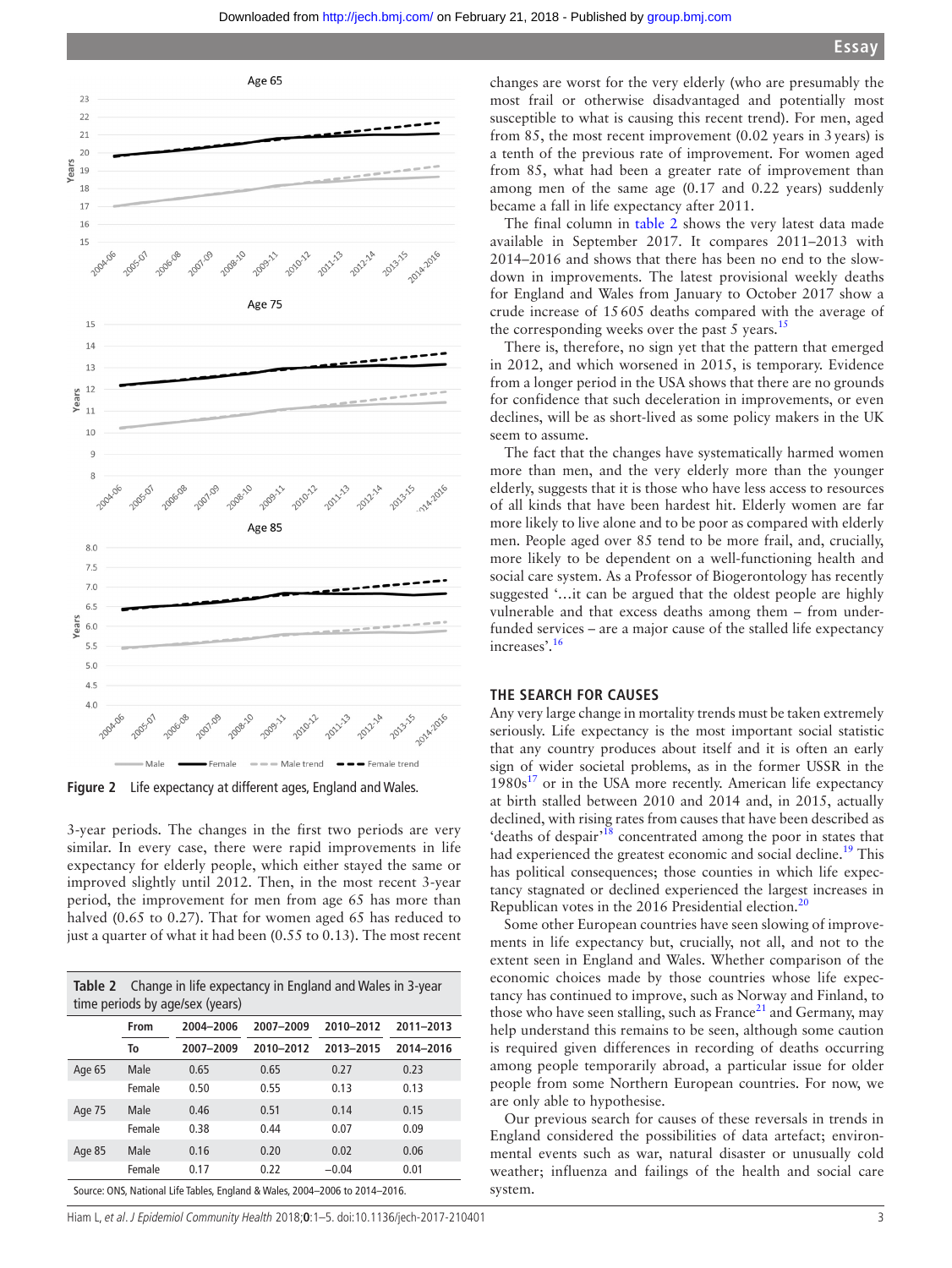# **Essay**

One argument sometimes advanced is that, in the UK, life expectancy is reaching a theoretical maximum, so some slowing in the rate of improvement is inevitable. Yet, other countries, such as Japan, show that the UK is still far from what can be achieved with existing knowledge. Moreover, the overall slowing conceals how life expectancy is actually falling in some parts of England.[22](#page-4-15) Influenza is likely to have played some role, but even if it did, questions remain as to why, as with excess winter mortality, people living in the UK seem to have been more likely to die from it than in some other European countries. Importantly, others have suggested that influenza may be overstated as a cause of otherwise unexplained premature deaths, at least in the USA, $^{23}$  $^{23}$  $^{23}$  where reversals in life expectancy have been similarly poorly addressed.<sup>[24](#page-4-17)</sup>

Those most affected by the rise in mortality and stalling, and in some cases reversing, of life expectancy, the elderly, are also the group most reliant on a well-functioning health and social care system. In the context of the relentless underfunding of the health and social care system since 2010, we pointed to evidence that suggested a possible link between these two factors, requiring urgent review. As long ago as February 2014, we wrote that 'The 2012–2013 rise appeared to be more of a trend' and suggested austerity as the mostly likely immediate cause.<sup>12</sup> Subsequent research noted how the narrowing gap in life expectancy between the most and least deprived local authorities, which coincided with the government strategy to reduce inequalities that ended in 2010, began to widen between 2012 and  $2015.^25$ 

There are alternative suggestions, including a possible infective agent other than influenza. $26$  However, the main debate is about whether it is still too early to conclude that what is observed is the beginning of a trend that should cause concern. The situation is complicated by delays in publication of detailed data and questions of how it should be interpreted.<sup>[7](#page-4-0)</sup> In July 2017, Public Health England reviewed possible causes, including population changes and influenza, including international comparisons, concluding there was not enough evidence as yet to show a change in trends.<sup>[27](#page-4-20)</sup> Yet, as noted above, the Institute and Faculty of Actuaries disagrees and has revised its projection of life expectancy downwards, reducing predicted pension liabilities by billions of pounds.<sup>8</sup> Furthermore both the life expectancy data released by ONS in September 2017 and the continued high raw death counts (recognising the need for more detailed analysis when the necessary data on deaths by detailed age category become available), adds more weight to the argument that we have now seen enough to know that something very important has changed.

It is essential, for many reasons, that the divergent views over what the causes might be are resolved. The answer has implications for fiscal, health and social policies, among many others. Most recently, Sir Michael Marmot has called for an urgent investigation into whether spending cuts are impacting length of life, with evidence that they have already impacted on quality of life. $^{28}$  Other research has found a link between cuts in payments to pensioners and mortality<sup>[29](#page-4-22)</sup> and delay in National Health Service discharges and mortality.<sup>30</sup> Most recently, research implicated 'spending constraints' as contributing to 45368 (95% CI 34530 to 56 206) extra deaths from 2010 to 2014, compared with pre-2010 trends, predominantly in people aged over 60 years and living in care homes. $31$  Correlation is not proof of causality, as all epidemiologists know. However, in the absence of a clear explanation or simple research method that could confirm a causal relationship between underfunding and increased mortality, simply dismissing the possibility is not justifiable. Correlation is not always coincidence.

All this strengthens the case for inquiring into a possible relationship between underfunding and mortality. The need for answers is now even more urgent than it was last year, given the likely impact of Brexit on government finances and the threat to recruitment of health and social care staff already being experienced. $32$  The question then is who should do this inquiry? Researchers can, and must contribute to the analyses, but the questions raised go beyond what can be answered by demographic analyses, raising important political issues. However, researchers, whether in non-governmental organisations or universities, lack the power to require production of the necessary data to answer the key questions.

Once, questions of this nature might have been addressed by a Royal Commission, but these have gone out of favour and, anyway, they would have to be convened by ministers who show little inclination to do so in this case. The urgency of finding an answer suggests that public inquiries, such as those into the Iraq War or Bloody Sunday, are unlikely to be appropriate or speedy. The one body that does have the legitimacy to conduct such an inquiry, coupled with the necessary powers to summon witnesses and require data to be made available, is parliament, with the health committees of the Commons and the Lords providing the obvious mechanisms.

# **Conclusion**

Concerns about life expectancy have been raised by academics at least twice in 2017, and twice the DoH's responses have been disappointing, even attacking the researchers involved. Life expectancy in England and Wales has stalled, and in some cases reversed, yet there is no consensus as to why. There is a growing suspicion that prolonged austerity is likely to matter greatly. Opinions as to the cause range from cuts in health and social care,<sup>34</sup> epidemic disease<sup>26</sup> and statistical artefact.<sup>[7](#page-4-0)</sup> All of these must be explored. What is indisputable is what the data now clearly show. This is not temporary. An independent investigation is urgently needed, requiring time, resource and authority to be carried out. If ministers are not prepared to ask the appropriate questions, someone else must.

#### **Contributors** All authors contributed equally.

**Competing interests** DD, DH and MM sit on the Public Health England mortality group.

**Patient consent** Not required.

Provenance and peer review Commissioned; externally peer reviewed.

**Data sharing statement** All data used are in the public domain.

© Article author(s) (or their employer(s) unless otherwise stated in the text of the article) 2018. All rights reserved. No commercial use is permitted unless otherwise expressly granted.

#### **References**

- <span id="page-3-0"></span>1 Institue of Health Equity. Marmot Indicators Briefing. 2017 [http://www.](http://www.instituteofhealthequity.org/resources-reports/marmot-indicators-2017-institute-of-health-equity-briefing) [instituteofhealthequity.org/resources-reports/marmot-indicators-2017-institute-of-he](http://www.instituteofhealthequity.org/resources-reports/marmot-indicators-2017-institute-of-health-equity-briefing) [alth-equity-briefing](http://www.instituteofhealthequity.org/resources-reports/marmot-indicators-2017-institute-of-health-equity-briefing) (cited 27 Jul 2017).
- <span id="page-3-1"></span>2 Triggle N. Life expectancy rises 'grinding to halt' in England. 2017 [http://www.bbc.co.](http://www.bbc.co.uk/news/health-40608256) [uk/news/health-40608256](http://www.bbc.co.uk/news/health-40608256) (cited 27 Jul 2017).
- <span id="page-3-2"></span>3 Hiam L, Dorling D, Harrison D, et al. What caused the spike in mortality in England and Wales in January 2015? [J R Soc Med](http://dx.doi.org/10.1177/0141076817693600) 2017;110:131-7.
- 4 Hiam L, Dorling D, Harrison D, et al. Why has mortality in England and Wales been increasing? An iterative demographic analysis. [J R Soc Med](http://dx.doi.org/10.1177/0141076817693599) 2017;110:153-62.
- <span id="page-3-3"></span>5 Office for National Statistics. How has life expectancy changed over time? 2015 <https://visual.ons.gov.uk/how-has-life-expectancy-changed-over-time/>(cited 24 Oct 2017).
- <span id="page-3-4"></span>6 Office for National Statistics. National life tables: England and Wales. 2017 [https://](https://www.ons.gov.uk/peoplepopulationandcommunity/birthsdeathsandmarriages/lifeexpectancies/datasets/nationallifetablesenglandandwalesreferencetables) [www.ons.gov.uk/peoplepopulationandcommunity/birthsdeathsandmarriages/lifeex](https://www.ons.gov.uk/peoplepopulationandcommunity/birthsdeathsandmarriages/lifeexpectancies/datasets/nationallifetablesenglandandwalesreferencetables) [pectancies/datasets/nationallifetablesenglandandwalesreferencetables](https://www.ons.gov.uk/peoplepopulationandcommunity/birthsdeathsandmarriages/lifeexpectancies/datasets/nationallifetablesenglandandwalesreferencetables) (cited 24 Oct 2017).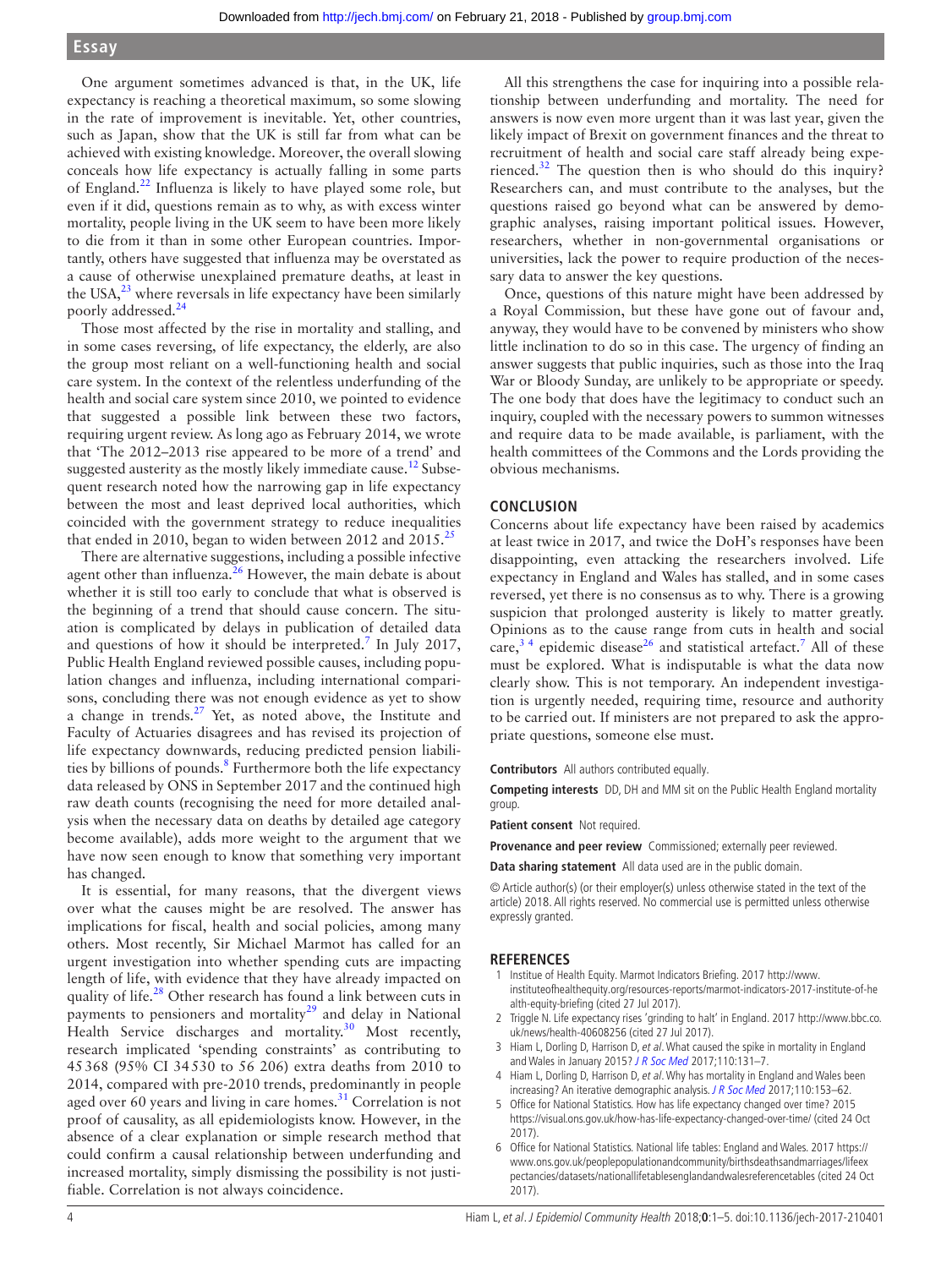- <span id="page-4-0"></span>7 Milne E. Mortality in England - erroneous attribution of excess winter deaths to underlying trend. [J R Soc Med](http://dx.doi.org/10.1177/0141076817703865) 2017;110:264-6.
- <span id="page-4-1"></span>8 Fransham M, Dorling D. Have mortality improvements stalled in England? BMJ 2017;357:j1946.
- <span id="page-4-2"></span>9 Combo J. Life expectancy shift 'could cut pension deficits by £310bn. 2017 [https://](https://www.ft.com/content/77fa62fe-2feb-11e7-9555-23ef563ecf9a) [www.ft.com/content/77fa62fe-2feb-11e7-9555-23ef563ecf9a](https://www.ft.com/content/77fa62fe-2feb-11e7-9555-23ef563ecf9a) (cited 8 Aug 2017).
- <span id="page-4-3"></span>10 Cairns A, Copper D, Daneel C. Estimated reductions in schemes' liabilities must be placed in context. 2017 [https://www.ft.com/content/ee61cf36-3630-11e7-bce4-](https://www.ft.com/content/ee61cf36-3630-11e7-bce4-9023f8c0fd2e) [9023f8c0fd2e](https://www.ft.com/content/ee61cf36-3630-11e7-bce4-9023f8c0fd2e) (cited 8 Aug 2017).
- <span id="page-4-4"></span>11 Institute and Faculty of Actuaries. CMI Working Papers 97, 98 and 99. London: Institute and Faculty of Actuaries, 2017.
- <span id="page-4-5"></span>12 Dorling D. Why are old people in Britain dying before their time? 2014 [http://www.](http://www.newstatesman.com/politics/2014/02/why-are-old-people-britain-dying-their-time) [newstatesman.com/politics/2014/02/why-are-old-people-britain-dying-their-time](http://www.newstatesman.com/politics/2014/02/why-are-old-people-britain-dying-their-time)  (cited 27 Jul 2017).
- <span id="page-4-6"></span>13 Office for National Statistics. Deaths registered in England and Wales 2015. Wales, UK: ONS, 2016. [https://www.ons.gov.uk/peoplepopulationandcommunity/birthsdeath](https://www.ons.gov.uk/peoplepopulationandcommunity/birthsdeathsandmarriages/deaths/bulletins/deathsregistrationsummarytables/2015 (cited 14th Feb 2018)) [sandmarriages/deaths/bulletins/deathsregistrationsummarytables/2015 \(cited 14th](https://www.ons.gov.uk/peoplepopulationandcommunity/birthsdeathsandmarriages/deaths/bulletins/deathsregistrationsummarytables/2015 (cited 14th Feb 2018))  [Feb 2018\)](https://www.ons.gov.uk/peoplepopulationandcommunity/birthsdeathsandmarriages/deaths/bulletins/deathsregistrationsummarytables/2015 (cited 14th Feb 2018)).
- <span id="page-4-7"></span>14 Office for National Statistics. National Life Tables: England and Wales. 2016 [https://](https://www.ons.gov.uk/peoplepopulationandcommunity/birthsdeathsandmarriages/lifeexpectancies/datasets/nationallifetablesenglandandwalesreferencetables) [www.ons.gov.uk/peoplepopulationandcommunity/birthsdeathsandmarriages/lifeexpect](https://www.ons.gov.uk/peoplepopulationandcommunity/birthsdeathsandmarriages/lifeexpectancies/datasets/nationallifetablesenglandandwalesreferencetables) [ancies/datasets/nationallifetablesenglandandwalesreferencetables](https://www.ons.gov.uk/peoplepopulationandcommunity/birthsdeathsandmarriages/lifeexpectancies/datasets/nationallifetablesenglandandwalesreferencetables) (cited 29 Jul 2017).
- <span id="page-4-8"></span>15 Office for National Statistics. Weekly provisional figures on deaths registered in England and Wales. 2017 [https://www.ons.gov.uk/peoplepopulationandcommunit](https://www.ons.gov.uk/peoplepopulationandcommunity/birthsdeathsandmarriages/deaths/datasets/weeklyprovisionalfiguresondeathsregisteredinenglandandwales) [y/birthsdeathsandmarriages/deaths/datasets/weeklyprovisionalfiguresondeathsreg](https://www.ons.gov.uk/peoplepopulationandcommunity/birthsdeathsandmarriages/deaths/datasets/weeklyprovisionalfiguresondeathsregisteredinenglandandwales) [isteredinenglandandwales](https://www.ons.gov.uk/peoplepopulationandcommunity/birthsdeathsandmarriages/deaths/datasets/weeklyprovisionalfiguresondeathsregisteredinenglandandwales) (cited 24 Oct 2017).
- <span id="page-4-9"></span>16 Faragher R. Is austerity really to blame for stalling life expectancy in England? The Independent. 2017 [http://www.independent.co.uk/life-style/health-and-families/is](http://www.independent.co.uk/life-style/health-and-families/is-austerity-really-to-blame-for-stalling-life-expectancy-in-england-a7852321.html)[austerity-really-to-blame-for-stalling-life-expectancy-in-england-a7852321.html](http://www.independent.co.uk/life-style/health-and-families/is-austerity-really-to-blame-for-stalling-life-expectancy-in-england-a7852321.html) (cited 16 Aug 2017).
- <span id="page-4-10"></span>17 Eberstadt N. Health and mortality in Eastern Europe, 1965-85. [Communist Econ](http://dx.doi.org/10.1080/14631379008427651) 1990;2:347–71.
- <span id="page-4-11"></span>18 Acciai F, Firebaugh G. Why did life expectancy decline in the United States in 2015? A gender-specific analysis. [Soc Sci Med](http://dx.doi.org/10.1016/j.socscimed.2017.08.004) 2017;190:174–80.
- <span id="page-4-12"></span>19 Nosrati E, Ash M, Marmot M, et al. The association between income and life expectancy revisited: deindustrialization, incarceration and the widening health gap. [Int J Epidemiol](http://dx.doi.org/10.1093/ije/dyx243) 2017. doi: 10.1093/ije/dyx243 (Epub ahead of print 22 Nov 2017).
- <span id="page-4-13"></span>20 Bor J. Diverging Life Expectancies and Voting Patterns in the 2016 US Presidential Election. [Am J Public Health](http://dx.doi.org/10.2105/AJPH.2017.303945) 2017;107:1560–2.
- <span id="page-4-14"></span>21 Rey G. Les raisons d'une baisse de l'espérance de vie en 2015. Environnement, Risques & Santé 2016;15:180–1.
- <span id="page-4-15"></span>22 Green M, Dorling D, Minton J. The Geography of a rapid rise in elderly mortality in England and Wales, 2014-15. [Health Place](http://dx.doi.org/10.1016/j.healthplace.2017.02.002) 2017;44:77–85.
- <span id="page-4-16"></span>23 Doshi P. Influenza: marketing vaccine by marketing disease. [BMJ](http://dx.doi.org/10.1136/bmj.f3037) 2013;346:f3037.
- <span id="page-4-17"></span>24 Squires B, Blumenthal D. White Americans' mortality rates are rising. Something similar happened in Russia from 1965 to 2005. 2017 [https://hbr.org/2017/06/white](https://hbr.org/2017/06/white-americans-mortality-rates-are-rising-something-similar-happened-in-russia-from-1965-to-2005)[americans-mortality-rates-are-rising-something-similar-happened-in-russia-from-](https://hbr.org/2017/06/white-americans-mortality-rates-are-rising-something-similar-happened-in-russia-from-1965-to-2005)[1965-to-2005](https://hbr.org/2017/06/white-americans-mortality-rates-are-rising-something-similar-happened-in-russia-from-1965-to-2005) (cited 21 Oct 2017).
- <span id="page-4-18"></span>25 Barr B, Higgerson J, Whitehead M. Investigating the impact of the English health inequalities strategy: time trend analysis. **[BMJ](http://dx.doi.org/10.1136/bmj.j3310)** 2017;358:j3310.
- <span id="page-4-19"></span>26 Jones RP. Essays on rising mortality in England and Wales - a MEDLINE search is not infallible. *[J R Soc Med](http://dx.doi.org/10.1177/0141076817703864)* 2017;110:224.
- <span id="page-4-20"></span>27 Newton J, Baker A, Fitzpatrick J, et al. What's happening with mortality rates in England? in Public Health Matters. London, UK: Public Health England, 2017.
- <span id="page-4-21"></span>28 Bannerman L. Senseless austerity may be killing the poor. London, UK: Times, 2017.
- <span id="page-4-22"></span>29 Loopstra R, McKee M, Katikireddi SV, et al. Austerity and old-age mortality in England: a longitudinal cross-local area analysis, 2007-2013. [J R Soc Med](http://dx.doi.org/10.1177/0141076816632215) 2016;109:109–16.
- <span id="page-4-23"></span>30 Green MA, Dorling D, Minton J, et al. Could the rise in mortality rates since 2015 be explained by changes in the number of delayed discharges of NHS patients? [J](http://dx.doi.org/10.1136/jech-2017-209403)  [Epidemiol Community Health](http://dx.doi.org/10.1136/jech-2017-209403) 2017;71:1068–71.
- <span id="page-4-24"></span>31 Watkins J, Wulaningsih W, Da Zhou C, et al. Effects of health and social care spending constraints on mortality in England: a time trend analysis. **[BMJ Open](http://dx.doi.org/10.1136/bmjopen-2017-017722)** 2017;7:e017722.
- <span id="page-4-25"></span>32 Fahy N, Hervey T, Greer S, et al. How will Brexit affect health and health services in the UK? Evaluating three possible scenarios. [Lancet](http://dx.doi.org/10.1016/S0140-6736(17)31926-8) 2017;390:2110-8.